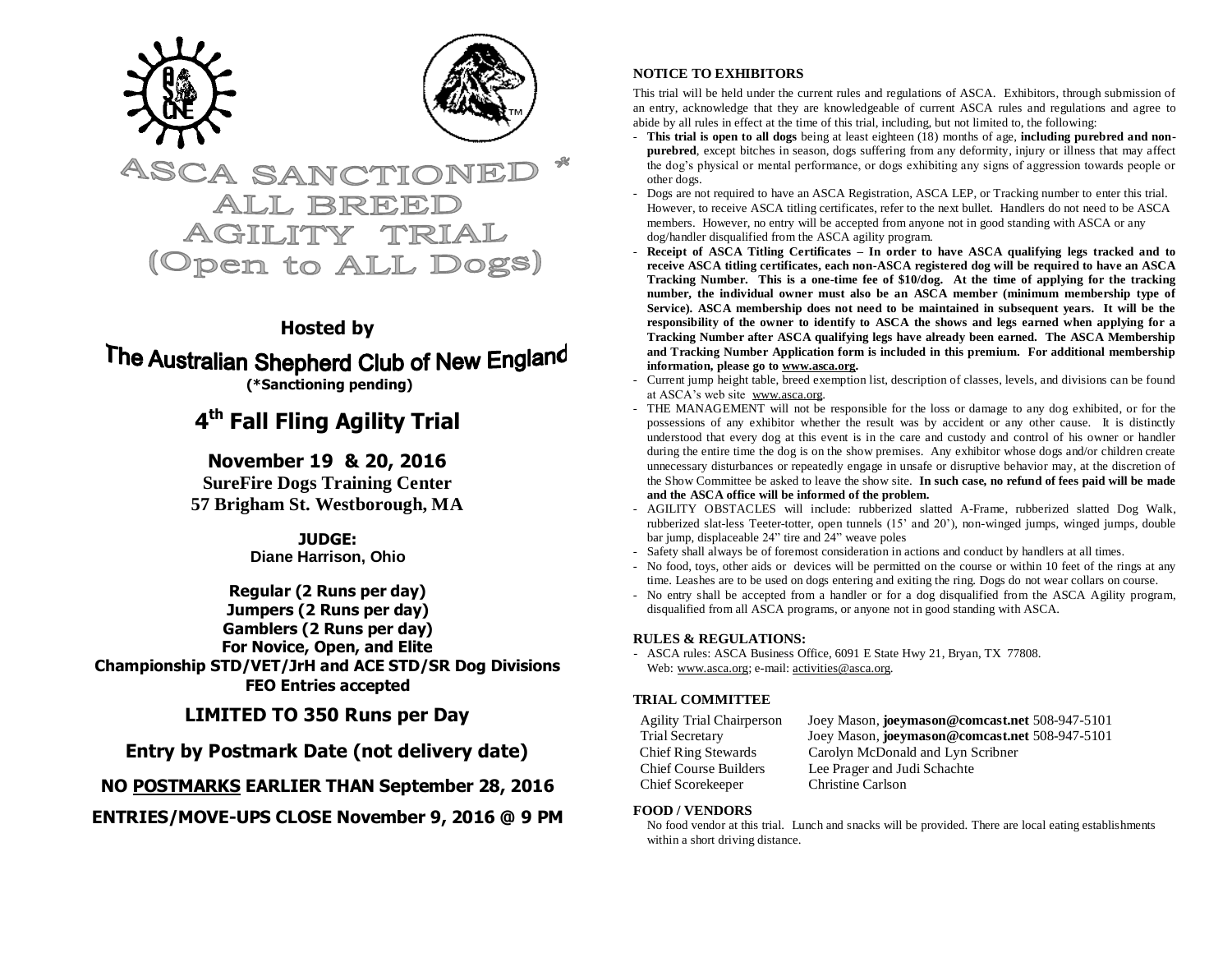#### **ENTRY FORM / ENTRIES / CONFIRMATIONS:**

- Entries will be accepted in the order they are sent, not received. For entries sent via Postal Service, the valid reference date is the postmark. Otherwise the valid date is the ship date. Entries with an early postmark will be processed after Day 5 receipts. Unreadable postmarks will be assumed to be the day previous to receipt.
- Entries may be accepted after the closing date if the trial does not fill.
- ASCA Registration/Tracking No If your dog is an ASCA registered Australian Shepherd (either full registration or LEP) or has an ASCA Tracking Number, write your dog's ASCA registration/LEP number/Tracking Number in this space.
- If this field is left blank, the ASCA Business Office will assume this dog is not registered with ASCA and will not automatically track qualifying legs. However, these dogs will still be placed and will receive any placement awards offered. You may submit the Tracking Form with your entry – HOWEVER, please make fees payable to ASCA.
- **Junior Handler entry fees will be one-half of the published fees. To be eligible for this discount, the Junior Handler must own or co-own the dog they are showing.**
- Canadian Exhibitors: All fees MUST be submitted in US Funds via International Postal Money Order.
- Returned checks do not constitute a valid entry fee. Returned checks will incur a \$25 service charge.
- A dog must compete in the height division in which they have been entered. Exception: when a dog is required by the judge to move to a higher height. These dogs will be placed last in the running order of the new jump height.
- **FOR EXHIBITION ONLY (FEO)** entries will be accepted. Minimum age is 15 months. Any dog younger than 18 months must jump at least 4" lower than regular height. No placements. Non-titling.

#### **SHOW SITE:**

- This event will be held indoors. Trial surface is rubber matting over concrete. Limited, indoor, heated crating is available for this event. Please plan to stack crates where possible. Crate in designated areas only. ABSOLUTELY NO X-PENS or CHAIRS ALLOWED IN THE CRATING AREA. Please bring a water proof barrier to place under your crate(s). Personal chairs are allowed ringside.
- A warm-up area, a single practice jump and a set of 6 weave poles will be provided for exhibitors outside the building.
- ALL dogs must be held on leash or crated except when competing or in the warm-up area.
- Enthusiasts of agility have earned a reputation for being among the most considerate and tidy. We thank everyone in advance for upholding the respectful tradition of leaving the trial site and related lodging sites cleaner than we found them.

#### **REFUNDS / WITHDRAWALS:**

- There will be no refund/credit for entries withdrawn after the closing date, except for a dog's injury and/or illness or for bitches that come into season after the closing date. These entries will be eligible for a voucher for the amount of the total entry fee paid less \$20.00. A signed letter from your veterinarian must be included with your written request. Requests must be received by the trial secretary prior to the start of the trial. Voucher must be used towards another ASCNE agility trial. There will be no refunds if the trial cannot open or be completed by reason of riots, civil disturbances, fire, an act of God, public emergency, act of a public enemy, strike, or any other cause beyond the control of the Event Committee. There will be no refund in the event dog/handler are dismissed from the competition, regardless of reason.

#### **RULE CHANGE:** The existing ASCA program has been renamed the **Championship Program** and the **ACE Program.**

Each dog and handler team can enter only one Program per trial.

**Championship Program:** consists of the traditional three divisions: Standard, Veteran and Junior Handler. Dogs will earn the same ASCA titles as before, and qualify for Merit, Finals and HOF programs.

**ACE Program**: consists of two divisions: Standard (for dogs 18 months & older) and Senior (for dogs10 years and older); allows dogs to run at the next lower jump height and earn ASCA ACE titles. Vet and JrH do not apply. Refer to jump height table below.

**Championship Veteran Division**: The Championship Veteran Division is open to any dog aged seven (7) or older. Dogs younger than seven (7) years of age handled by a veteran or disabled handler are no longer eligible for this division.

#### **TENTATIVE SCHEDULE AND RING ASSIGNMENTS**

**Saturday** – ER1 & 2, OR1 & 2, NR1 & 2, EG1, OG1, NG1, EG2, OG2, NG2, EJ1 & 2, OJ1 & 2, NJ1 & 2

**Sunday** – EJ3 & 4, OJ3 & 4, NJ3 & 4, EG3, OG3, NG3, EG4, OG4, NG4, ER3 & 4, OR3 & 4, NR3 & 4

 $E =$  Elite,  $O =$  Open,  $N =$  Novice, J = Jumpers,  $R =$  Regular,  $G =$  Gamblers

Run order low to high on Sat. High to low on Sun. The running order of classes is subject to change at the discretion of the judge and/or the host club. The final order will be included in the confirmation packet.

#### **REGISTRATION / MEASURING**

- Saturday and Sunday between 7:00 and 7:30AM
- Briefing promptly at 7:45. Elite walk through at 7:30. First dog on the line at 8:00.
- Dogs with a wither height  $\langle 20^\circ \rangle$  will need to show proof of measurement or be measured at registration, unless the dog is jumping in the highest jump height offered in the specific program. Copies of ASCA, NADAC or AKC height cards may either be mailed in or presented at registration.

#### **MOVE-UPS:**

- Move-ups from Saturday to Sunday will be permitted. Trial Secretary must be notified no later than 15 minutes after the last class on Saturday has finished.

#### **PRIZES / AWARDS**

- Green Qualifying Rosettes will be awarded to all dogs achieving a qualifying score.
- Placement Ribbons will be awarded to all dogs placing  $1<sub>st</sub>$  through  $4<sub>th</sub>$  in each class and jump height.
- Championship 20+ and 24 jump heights will be scored and placed together as one class.
- Ribbons/prizes must be picked up during the weekend. Ribbons WILL NOT be mailed.

#### **JUMP HEIGHTS**

| Dog's Height<br>at withers | $11"$ &<br>under                                 | $14"$ &<br>under | $18"$ &<br>under | $20"$ &<br>under | Over 20"            | Over 20"<br>optional |  |  |  |
|----------------------------|--------------------------------------------------|------------------|------------------|------------------|---------------------|----------------------|--|--|--|
| <b>CH Standard</b>         | 8"                                               | 12"              | 16"              | 20"              | $20+$ (Jump 20")    | 24"                  |  |  |  |
| CH Vets                    | 4"                                               | 8"               | 12"              | 16"              | $16+$ (jump $16"$ ) |                      |  |  |  |
| JrH                        | may jump at the standard jump height or 4" lower |                  |                  |                  |                     |                      |  |  |  |
| <b>ACE Standard</b>        | 4"                                               | 8"               | 12"              | 16"              | $16+$ (jump $16"$ ) |                      |  |  |  |
| <b>ACE Senior</b>          | 4"                                               | 4"               | 8"               | 12"              | $12+$ (jump $12"$ ) |                      |  |  |  |

- A dog may be entered in a class at a jump height higher than they are eligible provided the dog is not entered in the Veteran Division classes.

- No dog shall ever jump lower than 4" in either Program or any division.

- Refer to the current ASCA rulebook for the current Breed Jump Height Exemption List.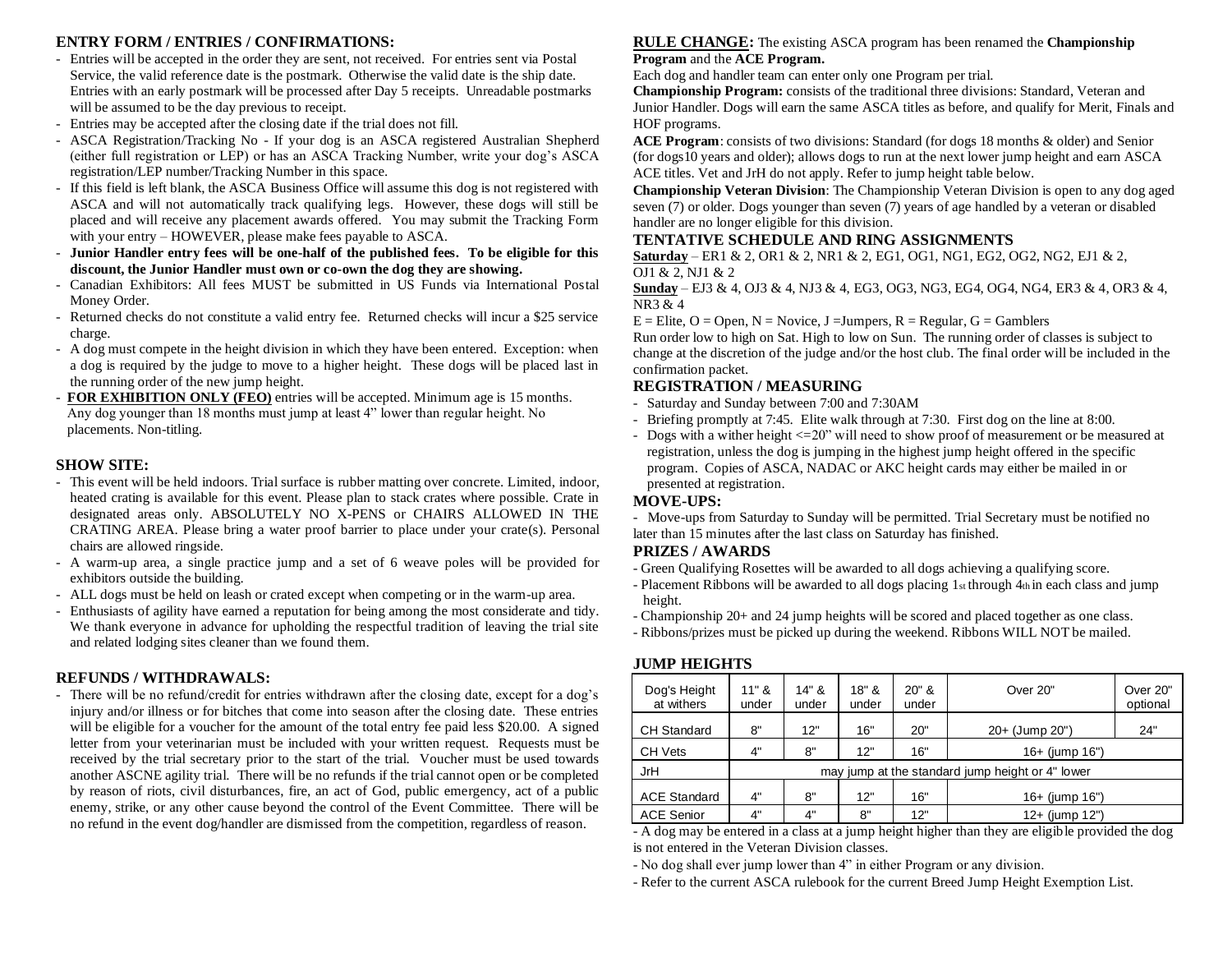*Directions to SureFire Dogs Training Center 57 Brigham Street Suite 2 Westborough, MA 01581*

#### **Directions to the Site:**

#### *From the North:*

FROM ROUTE 495: Take Exit 23B Route 9 West. Once on Rt. 9 go 1.7 miles to Rt. 30 West exit on right. At end of Ramp turn right onto Rt. 30. Straight on Rt. 30 1.5 miles. At second set of lights turn left into Bay State Commons. Follow the access road through the shopping center staying to the left for .4 miles. Keep Stein Mart on your right and follow the road behind Stein Mart. Turn left onto Brigham St., \* a gravel road, follow for .2 miles, turn right into the parking lot and our building will be on your left side. Do not drive past the building. SureFire Dogs entrance is on your left towards the end of the building.

#### *From the East:*

FROM MASS PIKE traveling EAST: Take Exit 11 Route 122 Millbury. After paying toll, go right off the exit ramp on 122 South for 1.5 miles. Take a left on Bridge St. Rt. 30 East go .1 mile. At lights, take left following Rt. 30 East for .2 mile. At first light, go right following Rt. 30 East for 6 miles into the Westborough rotary. Take the second right out of the rotary onto Brigham Street. Continue on Brigham St. for .7 miles, \* follow directions above

#### **ACCOMMODATIONS - Make your Reservations Early!!!**

Onsite RV/camping is only available if Secretary/Chair is contacted directly.

Hotels that accept dogs are quickly becoming a rarity. Please behave responsibly! Clean up after your dog, bring sheets to cover the furniture, do not groom or bathe your dog inside, do not leave your dog(s) unattended in the room, and please be respectful of other guests who do not have to be up at 6:00 a.m. The prices listed below are subject to change.

**Red Roof Inn** 367 Turnpike Road Southborough, MA (800) 843-7663 (508) 481-3904 Rate: \$66.00 No pet fees. Please do not leave dogs unattended in room. If you mention the code VP# 616266, you will get a 15% discount.

**Motel 6** 399 Turnpike Road Westborough, MA (800) 466-8356 (508) 366-0202 Rate: \$60.00 No charge for first dog, \$10/day for two dogs.

**Extended Stay** 19 Connector Road, Computer Drive and 180 East Main Street Westborough, MA (800) 804-3724 or (508) 616-0155 Rate: \$80.00 \$25 per day, non-refundable pet fee. 1-2 pets per room. Weight, size and breed restrictions may apply.

#### **SOME MOTEL COURTESIES TO OBSERVE:**

- Cover the motel's bedding with a sheet, whether or not you think your dog will get on the bed.
- If you crate your dog, please bring a towel to put under the crate to keep marks off the rug. Bring a towel to put under your dog's food dish.
- Make every effort to have your dog free of fleas BEFORE arriving.
- All poop must be picked up, bagged, and disposed of properly by the dog's handler. The Event Committee will excuse competitors who fail to pick up after their dogs at the trial site or motel.
- Don't leave your dog unattended. If you must leave, take them with you.



# **ASCA MEMBERSHIP AND TRACKING NUMBER APPLICATION FORM**

In order to have ASCA qualifying legs tracked and to receive ASCA titling certificates, each non-ASCA registered dog will be required to have an ASCA Tracking Number. This is a onetime fee of \$10/dog. At the time of applying for the tracking number, the individual owner must also be an ASCA member (minimum membership type of Service is required). ASCA membership does not need to be maintained in subsequent years. It will be the responsibility of the owner to identify to ASCA the show(s) and leg(s) earned when applying for a Tracking Number for those ASCA qualifying legs earned from 1/1/2003 until submission of application.

Please type or print clearly. Incomplete or illegible forms will be returned.

#### **Membership Application:**

Owner's Name (1)\_\_\_\_\_\_\_\_\_\_\_\_\_\_\_\_\_\_\_\_\_\_\_\_\_\_\_\_\_\_\_\_\_\_\_\_\_\_\_\_\_\_\_\_\_\_\_\_\_\_\_\_\_\_\_\_\_\_\_\_\_\_ Owner's Name (2)\_\_\_\_\_\_\_\_\_\_\_\_\_\_\_\_\_\_\_\_\_\_\_\_\_\_\_\_\_\_\_\_\_\_\_\_\_\_\_\_\_\_\_\_\_\_\_\_\_\_\_\_\_\_\_\_\_\_\_\_\_\_ Owner's Address: \_\_\_\_\_\_\_\_\_\_\_\_\_\_\_\_\_\_\_\_\_\_\_\_\_\_\_\_\_\_\_\_\_\_\_\_\_\_\_\_\_\_\_\_\_\_\_\_\_\_\_\_\_\_\_\_\_\_\_\_\_

City, State, Postal Code:\_\_\_\_\_\_\_\_\_\_\_\_\_\_\_\_\_\_\_\_\_\_\_\_\_\_\_\_\_\_\_\_\_\_\_\_\_\_\_\_\_\_\_\_\_\_\_\_\_\_\_\_\_\_\_\_\_

Phone Number: \_\_\_\_\_\_\_\_\_\_\_\_\_\_\_\_\_\_\_\_\_\_\_\_\_E-mail:\_\_\_\_\_\_\_\_\_\_\_\_\_\_\_\_\_\_\_\_\_\_\_\_\_\_\_\_\_\_\_\_\_

#### **Service Membership Fee: \$10.00 per person**

(If you are interested in other membership types, go to www.asca.org)

I (We) agree to abide by the ASCA Articles of Incorporation, Bylaws, and all ASCA Rules and Regulations governing the ASCA Registry and all other ASCA programs.

Owner's Signature (1):

Owner's Signature  $(2)$ :

#### **Dog Information: Lifetime fee for tracking number is \$10.00 per dog for ASCA Members**

\_\_\_\_\_\_\_\_\_\_\_\_\_\_\_\_\_\_\_\_\_\_\_\_\_\_\_\_\_\_\_\_\_\_\_\_\_\_\_\_\_\_\_\_\_\_\_\_\_\_\_\_\_\_\_\_\_\_\_\_\_\_\_\_\_\_\_\_\_\_\_\_\_\_\_\_\_

| Dog's Full Name: |  |  |
|------------------|--|--|
| Dog's Call Name: |  |  |

Any/All Previous Registration Numbers Used:

Sex: \_\_\_\_\_\_\_\_\_\_\_\_\_\_\_\_\_\_\_\_\_\_\_\_\_\_\_\_\_\_\_\_\_ Birth date: \_\_\_\_\_\_\_\_\_\_\_\_\_\_\_\_\_\_\_\_\_\_\_\_\_\_\_\_\_\_

Breed:

Events/Os Earned Since  $1/1/2003$ 

#### **Mail completed form with check or money order to: ASCA Business Office 6091 E State Highway 21, Bryan, TX 77808**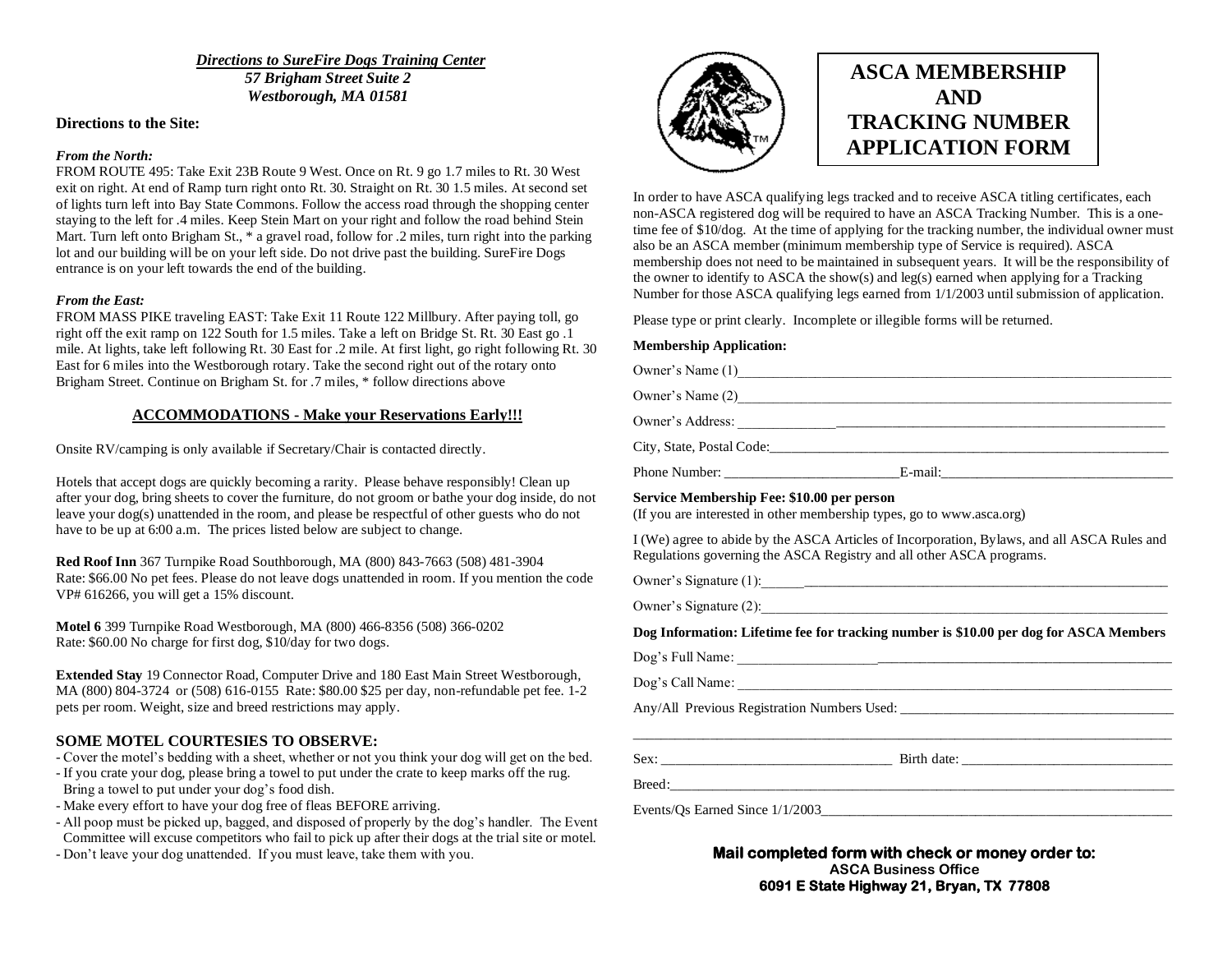#### **Volunteer Sign-Up (…We Really Need Your Support)**

As at every event, no club can pull off a trial without the help and support of our exhibitors to keep the agility trial running smoothly and efficiently. **We will not be able to do this without your involvement.** Working in and around the ring is a great way to increase your knowledge and understanding of the sport. If you have a guest or significant other who would be willing to work at the trial, we'd be thrilled!

We appreciate your help and will do what we can for your comfort, including a volunteer workers' refreshment area, lunch and raffle.

We plan on having a volunteer sign-up board available each day of the trial.

Thank you for volunteering and making this a better show for everyone. We couldn't do it without you!

### **For Your Records - Summary of Entries**

| <b>Accommodations:</b> |  |  |
|------------------------|--|--|
|                        |  |  |
|                        |  |  |
|                        |  |  |
|                        |  |  |
|                        |  |  |
|                        |  |  |
|                        |  |  |
|                        |  |  |
|                        |  |  |
|                        |  |  |